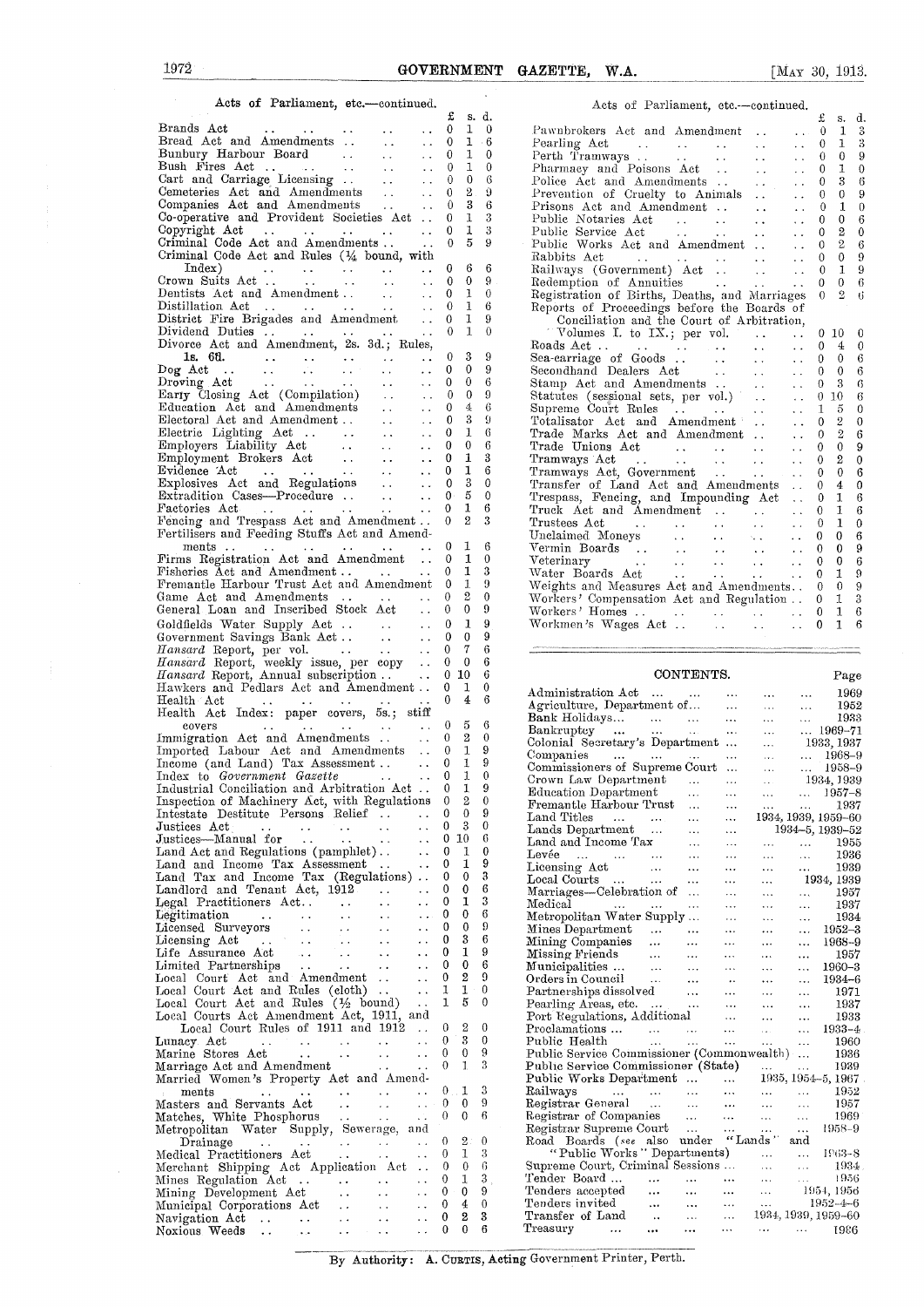

# Government Gazette

## PERTH, FRIDAY, 30 MAY 1913 No. 29

© STATE OF WESTERN AUSTRALIA

#### **CONTENTS**

Administration Act Agriculture, Department of Bank Holidays Bankruptcy Colonial Secretary's Department Companies Commissioners of Supreme Court Crown Law Department Education Department Fremantle Harbour Trust Land Titles Lands Department Land and Income Tax Levee Licensing Act Local Courts Marriages—Celebration of Medical Metropolitan Water Supply Mines Department Mining Companies Missing Friends Municipalities Orders in Council Partnerships dissolved Pearling Areas, etc. Port Regulations, Additional Proclamations Public Health Public Service Commissioner (Commonwealth) Public Service Commissioner (State) Public Works Department Railways Registrar General Registrar of Companies Registrar Supreme Court Road Boards (see also under ''Lands'' and ''Public Works'' Departments) Supreme Court, Criminal Sessions Tender Board Tenders Accepted Tenders Invited